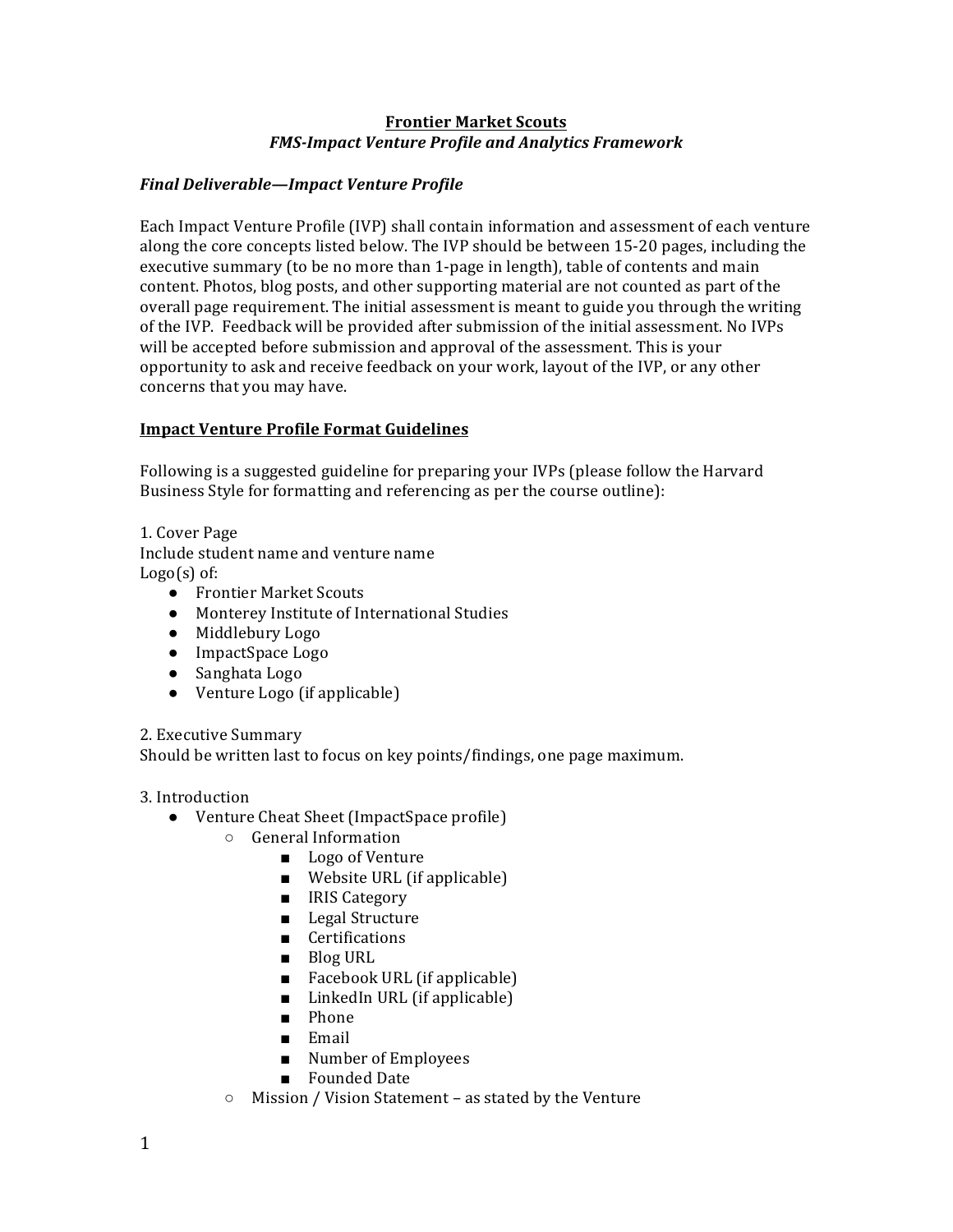- Impact Objectives
	- Geographies and target markets Impacted
	- Social Impact Objectives
	- Environmental Impact Objectives
- Office Address
- Description of products/services
- $\circ$  Funding (sources and current status)
- Preliminary balance sheet/budget
- Competitors
- FMS Project Scope
	- Problem Statement
	- $\circ$  Methods for solving problem
	- Potential solutions

#### 4. Body

#### **Should include:**

- Decision Criteria
- Assumptions
- Data Analysis (analysis in appendix and summary info in body)
- Preferred Alternative with rationale.
- Justification/Predicted Outcome:
- It is important that all guesstimates or creative ideas be founded upon some *marketing rationale and a solid understanding of the metrics related to the target market and anticipated financial changes/impact. Using target market analysis and education estimation of population, economics, and units is appropriate (Note: please provide all financial/economic benchmarks and figures in local and equivalent USD).*

If you are not confident in your ability to do so...PLEASE FEEL FREE TO DISCUSS "HOW TO" as *a team with the professor well in advance of your case presentation.*

#### **May include:**

- Target Market Identification
- Market Needs
- Forms of Integrated Market Communication (IMC) in use
- Analysis of Case
- Key Issues/Goals

#### **\*Must include: Impact Measurement**

Please make sure the *impact measurement portion of the report* is presented in the following *format:* 

1. Wealth: How does the organization define "growth," "sustainability," *"productivity," and are they achieving it? What constitutes "value?"*

- a. Growth in income and financial/economic resources
- b. Decrease in expense base or financial/economic liabilities
- c. Increased jobs / job opportunities
- d. Access to credit, enhanced purchasing power)
- e. Access to new or growing markets
- f. Expertise / knowledge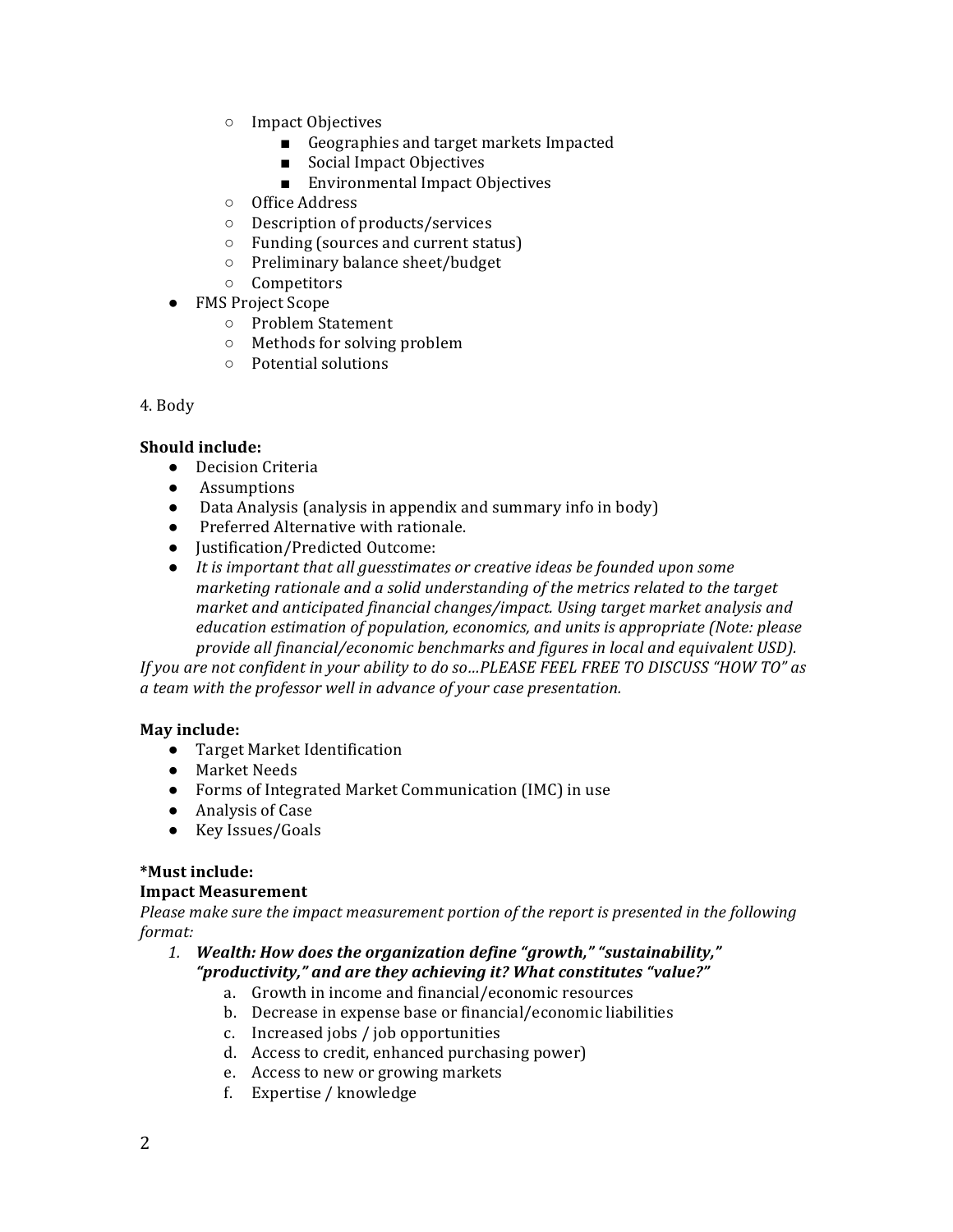- g. Enhanced resource base
- h. Multi-generational longevity/sustainability (business enterprise/lifestyle = going concern)
- 2. Risks: What are the organization's real or perceived risks and challenges: to sustain itself, to generate value in the markets it serves, to achieve its wealth *objective?* 
	- a. Competitive risks: who are its competitors?
	- b. Tenor risks: risks related to investment timing, volatile or seasonal cash flows, duration of exposure and real and expected returns
	- c. Geo-political risks: sovereign risk, regional risk, etc.
	- d. Environmental risks: endogenous and exogenous (climate/weather)
	- e. Degree of financial openness (access to credit or financial resources, degree of financial education/management, etc.)
	- f. Loss of, or threat to cultural or societal identity
- 3. Markets: Define the organization's real or perceived markets for its goods or services – where can the venture's produced "value" be traded, transacted or exchanged"? Who does the organization serve to achieve its wealth objective *how does this services extend and grow "value?"*
	- a. Markets for goods and services inside and outside the community (foreign, domestic, real and virtual)
	- b. Markets for ideas to those willing to "invest" money, time, expertise, knowledge
	- c. Markets for "progress" development or preservation of a community enhanced skills, productivity, stronger resource base, more resilience to "forces" (economic/environment/etc.)
- 4. Assets: What are the organization's core resources owned/controlled or accessible—to mitigate its risks and achieve its wealth objective?
	- a. Both tangible and intangible interests/items that produce present and perceived future value
	- b. Items owned or controlled/accessed by the venture which can produce "value" or "wealth" (see below for expansive definition)
	- c. Items owned or controlled/accessed by the venture that mitigate the organization's risk or enhance its resiliency (see Risks below)
	- d. Management/Staff an assessment of the capabilities of the personnel associated with and managing the venture
- 5. Leverage: How does the organization use its resources to create multiples in "value," mitigate *its risks, and/or generate growth and "wealth?"* 
	- a. Business/Personal resources to gain "wealth" or mitigate risk
	- b. Personal or community knowledge to deliver a service/good
	- c. Knowledge of history and culture to provide enhanced security or safety for health, environment, family, community
	- d. Power and influence in the community, business, and government to promote understanding, diversity, etc.

## **5. Conclusion**

Please provide a 1-2 page editorial on the venture itself given the descriptions outlined in the body of the case above, including the Scout's assessment of the following: